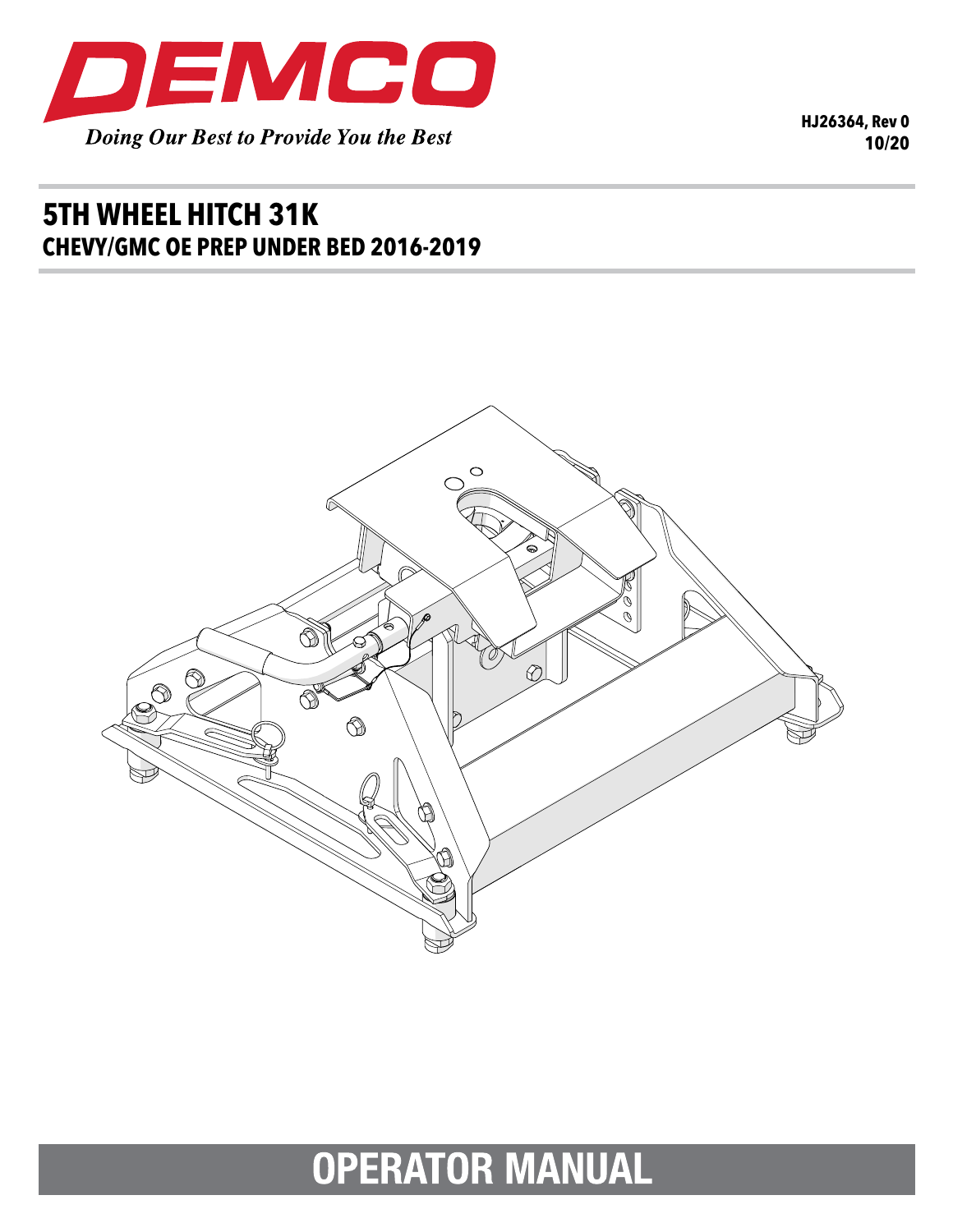#### **WARRANTY POLICY, OPERATOR MANUALS, PARTS MANUALS & REGISTRATION**

Go online to www.demco-products.com to review Demco warranty policies, operator manuals and register your Demco product.

# **Torque Specifications**

### **BOLT TORQUE DATA FOR STANDARD NUTS, BOLTS, AND CAP- SCREWS.**

Tighten all bolts to torques specified in chart unless otherwise noted. Check tightness of bolts periodically, using bolt chart as guide. Replace hardware with same grade bolt.

NOTE: Unless otherwise specified, high-strength Grade 5 hex bolts are used throughout assembly of equipment.

Torque figures indicated are valid for non-greased or non-oiled threads and heads unless otherwise specified. Therefore, do not grease or oil bolts or capscrews unless otherwise specified in this manual. When using locking elements, increase torque values by 5%.

\* GRADE or CLASS value for bolts and capscrews are identified by their head markings.

## **Bolt Torque for Standard bolts \***

|               | <b>GRADE 2</b><br>Ib-ft (N.m) |              | <b>GRADE 5</b> |                | <b>GRADE 8</b> |                |
|---------------|-------------------------------|--------------|----------------|----------------|----------------|----------------|
| "А"           |                               |              | lb-ft          | (N.m)          | lb-ft          | (N.m)          |
| 1/4"          | 6                             | (8)          | 9              | (12)           | 12             | (16)           |
| 5/16"         | 10                            | (13)         | 18             | (25)           | 25             | (35)           |
| 3/8"<br>7/16" | 20                            | (27)         | 30             | (40)           | 45<br>80       | (60)           |
| $1/2$ "       | 30<br>45                      | (40)         | 50<br>75       | (70)           | 115            | (110)<br>(155) |
| 9/16"         | 70                            | (60)<br>(95) | 115            | (100)<br>(155) | 165            | (220)          |
| 5/8"          | 95                            | (130)        | 150            | (200)          | 225            | (300)          |
| 3/4"          | 165                           | (225)        | 290            | (390)          | 400            | (540)          |
| 7/8"          | 170                           | (230)        | 420            | (570)          | 650            | (880)          |
| 1"            | 225                           | (300)        | 630            | (850)          | 970            | (1310)         |

#### **Bolt Torque for Metric bolts \***

| <b>CLASS 8.8</b> |       | <b>CLASS 9.8</b> |       | <b>CLASS 10.9</b> |       |        |
|------------------|-------|------------------|-------|-------------------|-------|--------|
| "А"              | lb-ft | (N.m)            | lb-ft | (N.m)             | lb-ft | (N.m)  |
| 6                | 9     | (13)             | 10    | (14)              | 13    | (17)   |
| 7                | 15    | (21)             | 18    | (24)              | 21    | (29)   |
| 8                | 23    | (31)             | 25    | (34)              | 31    | (42)   |
| 10               | 45    | (61)             | 50    | (68)              | 61    | (83)   |
| 12               | 78    | (106)            | 88    | (118)             | 106   | (144)  |
| 14               | 125   | (169)            | 140   | (189)             | 170   | (230)  |
| 16               | 194   | (263)            | 216   | (293)             | 263   | (357)  |
| 18               | 268   | (363)            |       |                   | 364   | (493)  |
| 20               | 378   | (513)            |       |                   | 515   | (689)  |
| 22               | 516   | (699)            |       |                   | 702   | (952)  |
| 24               | 654   | (886)            |       |                   | 890   | (1206) |

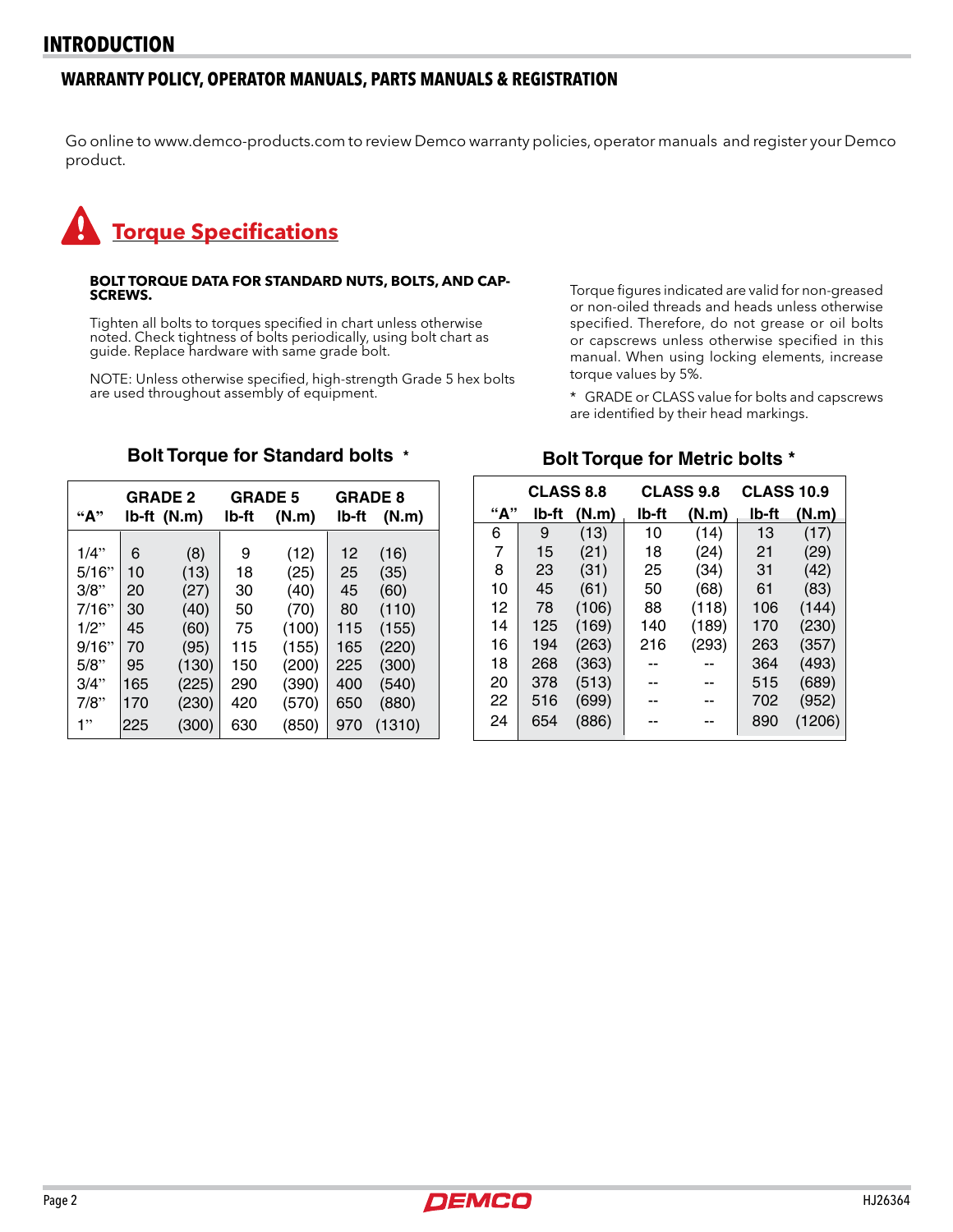#### **Side Rail Assembly Instructions**

- 1. Turn locking handles out and place the side rail plates #3 into the base rail holes in truck box. Turn the locking handles in, if they do not turn in, you can adjust them by removing washers under the handle. See illustration below.
- 2. Loosely bolt the saddle bracket #5 to the side rails #3 using the 1/2" x 1 1/2" bolts #1, and nylon lock nuts #2 provided in the bolt package.
- 3. Loosely bolt the cross braces #4 to the side rails #2 using only 1/2" x 1 1/2" bolts #1 and nylon lock nuts #2.
- 4. Tighten all the bolts.
- 5. Unlock and remove the hitch assembly from the base rails and put to the side for later.

**IMPORTANT NOTE:** Apply a little grease or lubricant to the part of the pins that insert into the base rails to help maintain smooth operation and rotation of pins and to protect from the elements. Turn the pins occasionally to prevent them from seizing.